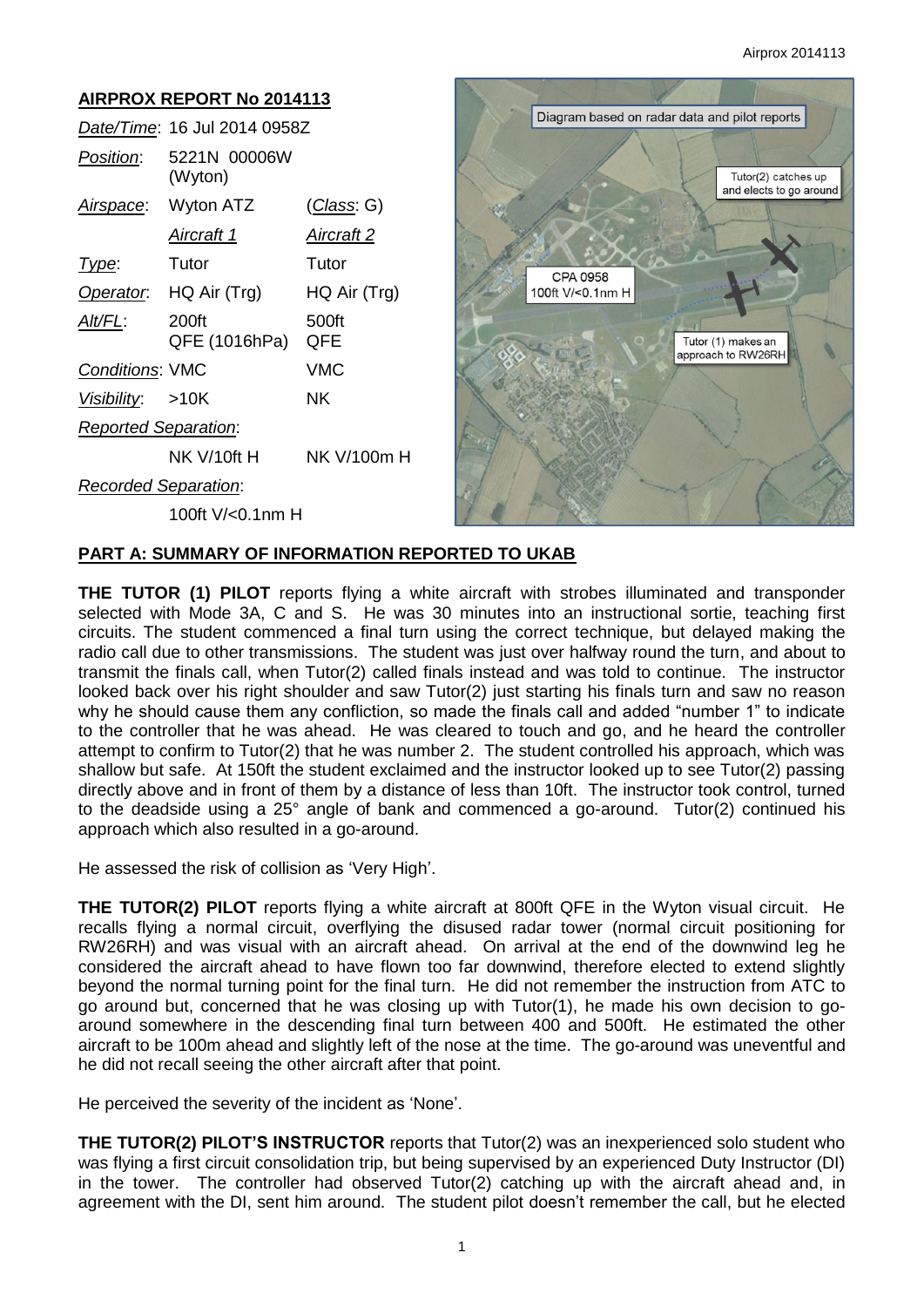to go around of his own accord. Although he may have cut the corner and caught up with the aircraft ahead, he did take appropriate action to go-around when he felt the aircraft were too close. Neither the DI nor the controller believed a dangerous situation had occurred. Following this incident the student flew a dual circuit consolidation sortie, was assessed as "average" and was given more solo circuit consolidation flying, but no further action was deemed necessary.

**THE WYTON CONTROLLER** reports that she was the Duty Aerodrome Controller. RW26RH was in use, and 3 aircraft were in the visual circuit. Tutor(2) called downwind but he was number 2 and informed that there was one ahead. Tutor(1) was late with his downwind call and called shortly afterwards. Tutor(2) again called final ahead of Tutor(1), and she informed him he was to continue. When Tutor(1) called final she cleared him for a touch and go. She reported that the Tutors fly a tight oval circuit at Wyton and, from the visual control room (VCR), the aspect can be difficult to judge but she reiterated to Tutor(2) that he was number 2 on final. It appeared that Tutor(2) was gaining on Tutor(1) and, because Tutor(2)'s instructor was in the VCR, she had a brief discussion about his positioning before telling Tutor(2) to go around. He complied but, simultaneously, she saw Tutor(1) conduct a manoeuvre from final approach to the south side of the runway, he then climbed on the deadside to gain distance from himself and Tutor(2).

She perceived the severity of the incident as 'Negligible'.

### **Factual Background**

The weather at Wyton was reported as:

METAR EGUY 160950Z 21009KT 9999 FEW030 22/12 Q1020 BLU

#### **Analysis and Investigation**

### **CAA ATSI**

The CAA ATSI had access to area radar recording together with written reports from the controller, the ATSU and both pilots. Both Tutor aircraft were operating in the visual right-hand circuit for RW26 at Wyton and were in receipt of an Aerodrome Control Service from Wyton Tower. A Duty Instructor was present in the VCR in order to monitor two foreign students operating in the visual circuit. Tutor(1) was a student flying with an instructor and Tutor(2) was an inexperienced student flying solo.

The Tower controller was providing an Aerodrome Control Service without the aid of surveillance equipment. Tutor 1 and Tutor 2 were following each other in the visual right hand circuit for RW26. At 0956:56, Tutor 1 and Tutor 2 were downwind with another aircraft joining for initials – Figure 1.



Figure 1 – Swanwick MRT at 0956:56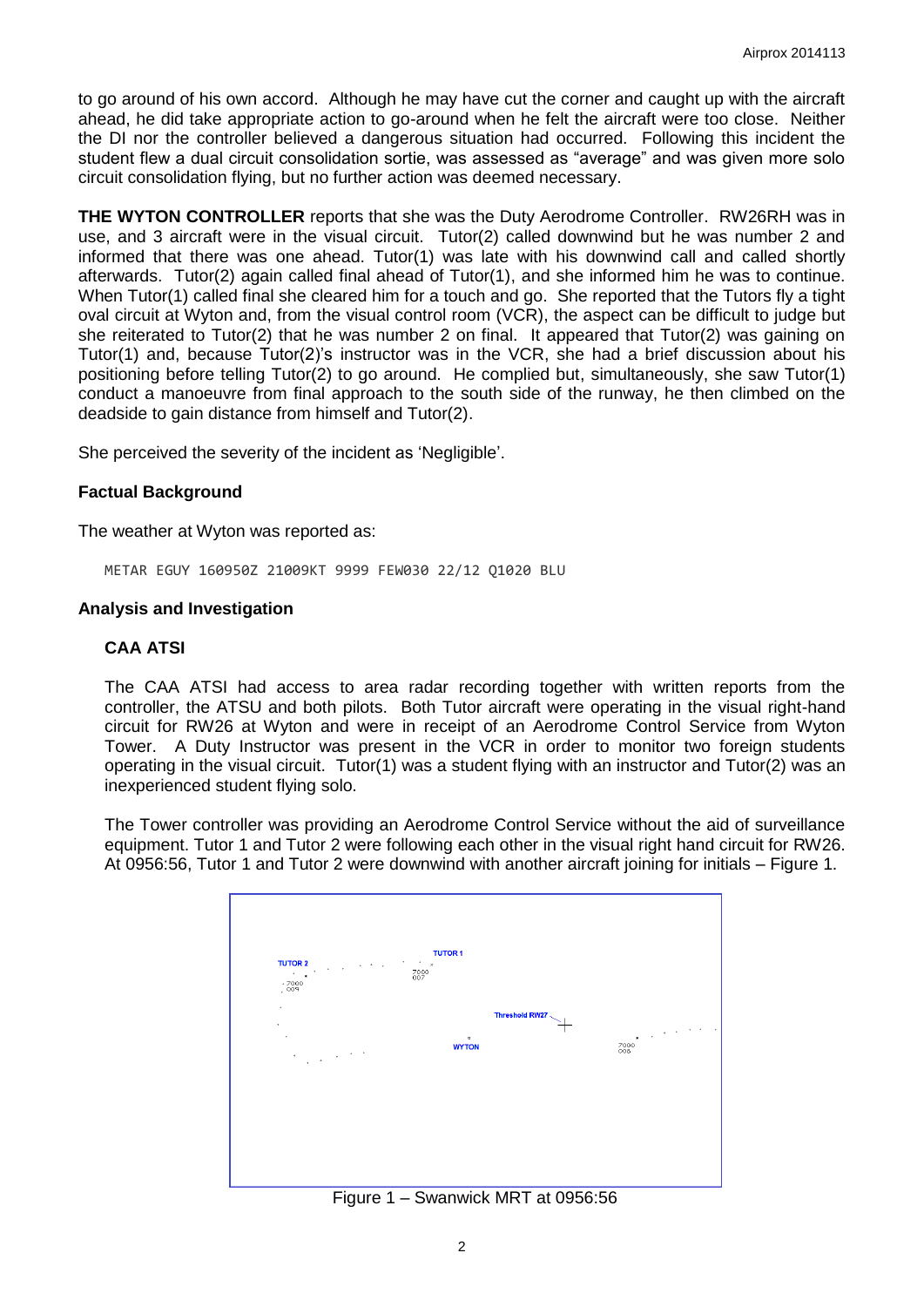Tutor 2 was following Tutor 1 but the two aircraft called downwind out of sequence:

Tutor 2 *"(Tutor 2)c/s downwind to land)"* 

ATC cleared another aircraft for take off

ATC *"(Tutor 2) c/s.."*

ATC *"(Tutor 2) c/s one ahead surface two nine zero nine knots"*

[Note: another aircraft then called deadside. There was no acknowledgement from Tutor 2 although the pilot's written report indicated that he was aware he was following Tutor 1 and conducted a normal circuit.]

Tutor 1 *"(Tutor 1)c/s downwind for touch and go"* ATC *"(Tutor 1)c/s surface wind two zero zero degrees niner knots"* Tutor 1 *"(Tutor 1) c/s*

At 0957:45 both aircraft were approaching late downwind and at 0958:04 Tutor 1 had commenced a right turn – Figure 2.



Figure 2 – Swanwick MRT at 0958:04

The Tutor 1 pilot's written report indicated that his student was about to make a radio call half way around the turn when Tutor 2 called:

Tutor2 *"(Tutor 2)c/s final"* ATC *"(Tutor 2)c/s continue approach"*. Tutor 2 *"Continue approach (Tutor 2)c/s"*

The Tutor 1 instructor recalled looking back and sighting Tutor 2 and although he didn't at that point consider there to be any confliction, he decided to emphasise that he was number one in the sequence:

Tutor 1 *"(Tutor 1) is number one final"*

ATC *"(Tutor 1)c/s roger understood continue approach"*

*Tutor 1 "Continue (Tutor 1)c/s"* 

ATC *"(Tutor 1)c/s cleared touch and go"*

Tutor 1 *"Cleared touch and go (Tutor 1)c/s"*

ATC *"(Tutor 2) just confirm you're number 2 on final"* [There was no response from Tutor 2]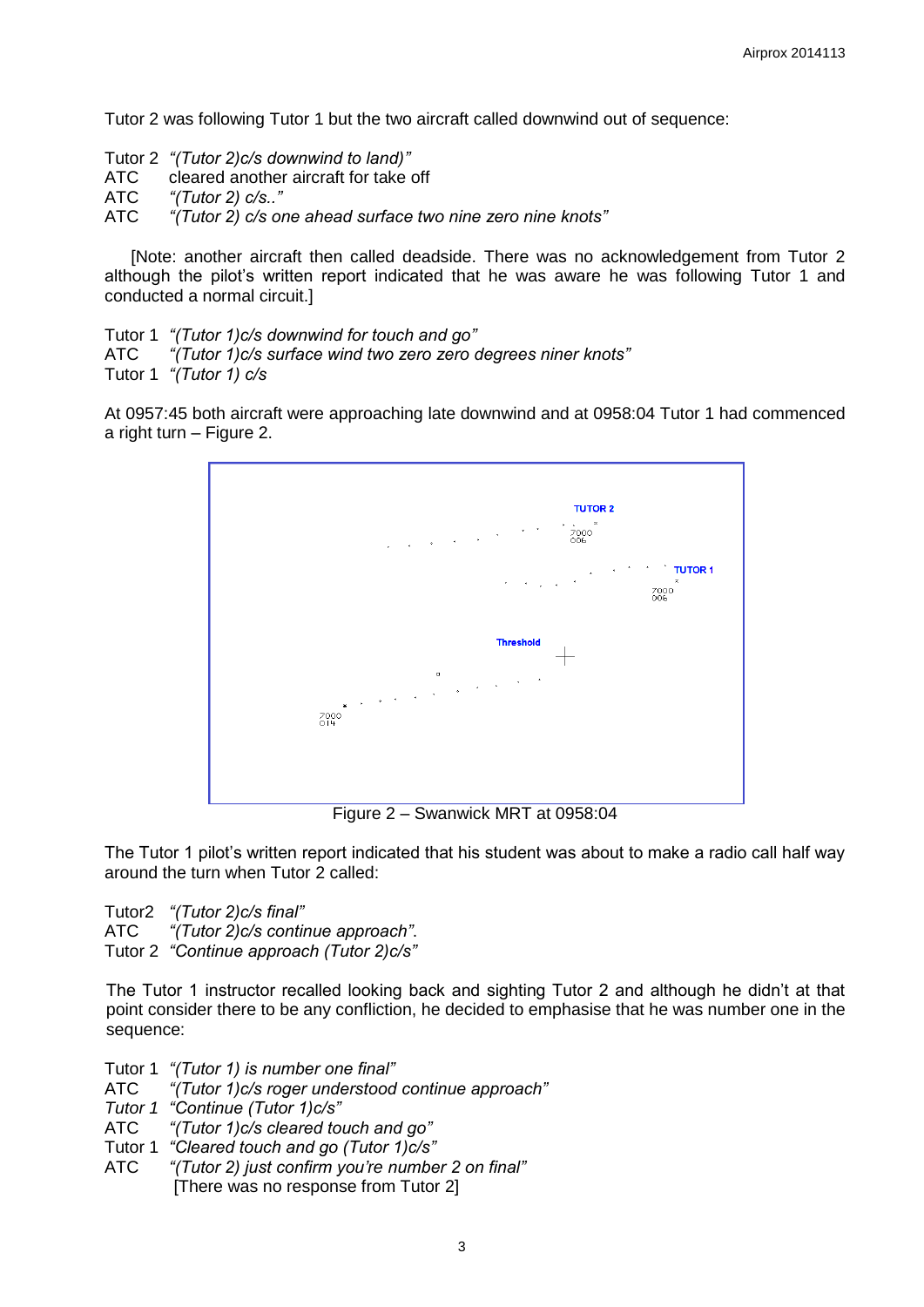

At 0958:31 Tutor 2 had tightened his turn inside that of Tutor 1 – Figure 3.

Figure 3 – Swanwick MRT at 0958:31

By 0958:38 the two aircraft were approaching short final. The horizontal distance between the two aircraft was less than 0.1nm (CPA) with a vertical distance of 100ft - Figure 4.



Figure 4 – Swanwick MRT at 0958:38

The Aerodrome controller's written report indicated that the Duty Instructor in the VCR and Aerodrome controller agreed that Tutor 2 should be sent around. The controller transmitted:

ATC *"and (Tutor 2)c/s go around"* ATC *"and (Tutor 2)c/s go around I say again go around"*

Tutor 2 *"(Tutor 2)c/s go around).*

By 0958:50 both aircraft had commenced a go around. Tutor 1 was initially to the righthand side of the runway before positioning deadside with Tutor 2 slightly faster and 200ft above – Figure 5.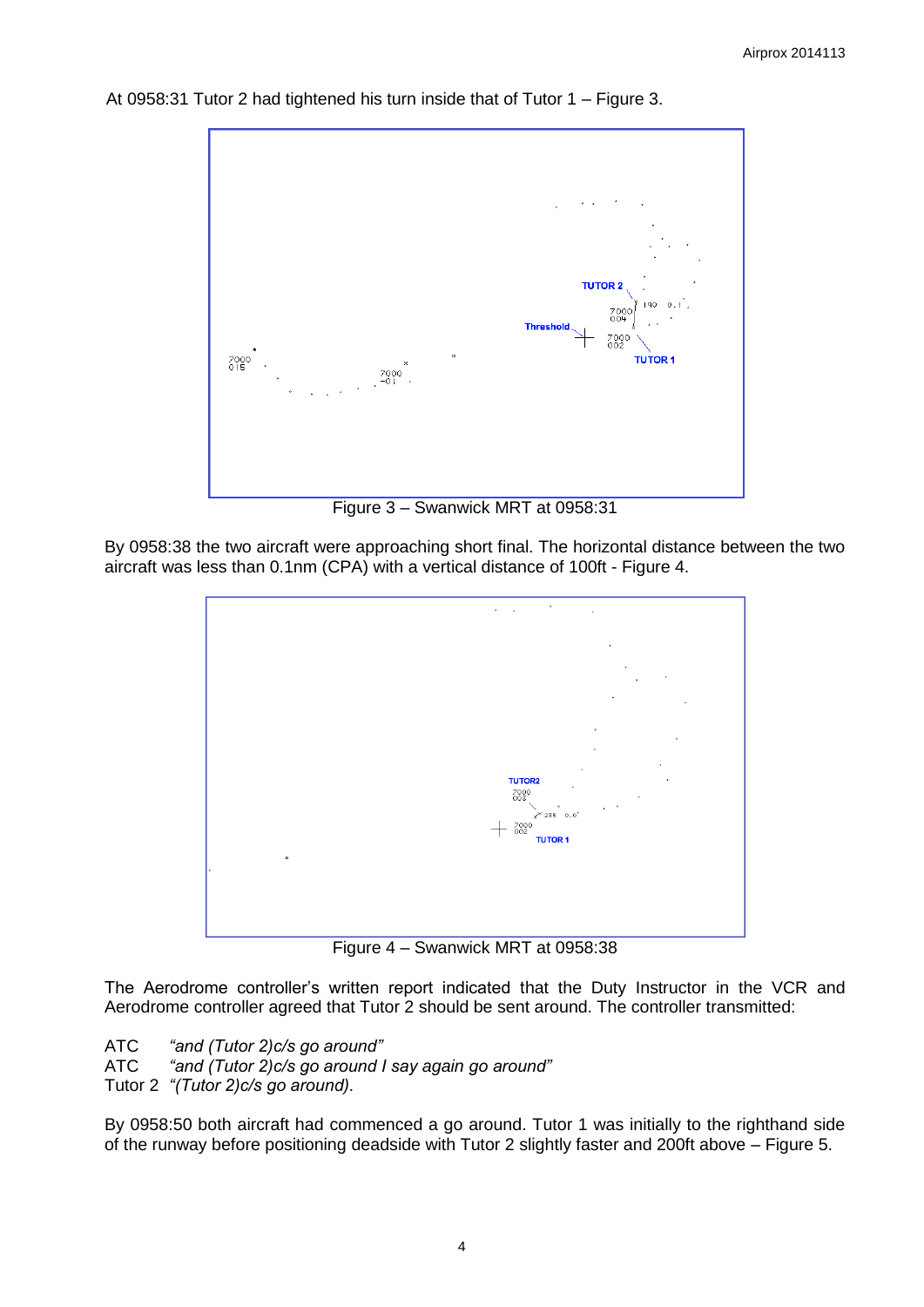

Figure 5 – Swanwick MRT at 0958:50

The Tutor 2 pilot's written report indicated he did not hear the Tower controller's instruction to go around but had commenced a go around when he realised he was closing with Tutor1.

The pilot of Tutor 2 reported that he was aware that he was following Tutor 1 in the circuit. There was a certain repetitiveness with the two aircraft following each other around the circuit and the controller likely had an expectation that Tutor 2 would position correctly being number 2 in the sequence. The two downwind and final calls made by both aircraft were transmitted out of sequence and Tutor 2 pilot did not reply to two important transmissions. The instructor in Tutor 1 recognised the situation and emphasised that he was number 1 to avoid any confusion. An opportunity was missed by the Tower controller to ensure that the student pilot in Tutor 2 acknowledged that he was number 2 and was visual with the aircraft ahead. It was considered likely that the Tutor 2 student pilot misjudged his circuit pattern as he made the continuous turn onto base-leg/final which brought him into potential conflict with Tutor 1 already established on final ahead.

The situation was resolved when the pilot of Tutor 1 became aware of the situation and emphasised that he was number one. The pilot of Tutor 2 also became concerned that he was closing with Tutor 1 and initiated a go around. At the same time the controller instructed Tutor 2 to go around.

## **UKAB Secretariat**

Both pilots shared an equal responsibility to avoid a collision, and for not flying into such proximity as to create a danger of collision<sup>1</sup>; additionally, Tutor(2) pilot was required to land in the order of priority communicated by  $ATC<sup>2</sup>$ .

## **Comments**

## **HQ Air Command**

This incident prompted an investigation by Headquarters Number 3 Flying Training School (HQ 3 FTS) and a number of recommendations have been made. However, the pertinent lesson here is that flying accurate parameters in the circuit will maintain spacing so it should be easier to stay visual with other aircraft in the circuit (and staying visual is the key to circuit deconfliction), as well

 $\overline{\phantom{a}}$ Rules of the Air 2007 (as amended), Rule 8 (Avoiding Aerial Collisions)

<sup>&</sup>lt;sup>2</sup> Ibid., Rule 13 (Order of Landing)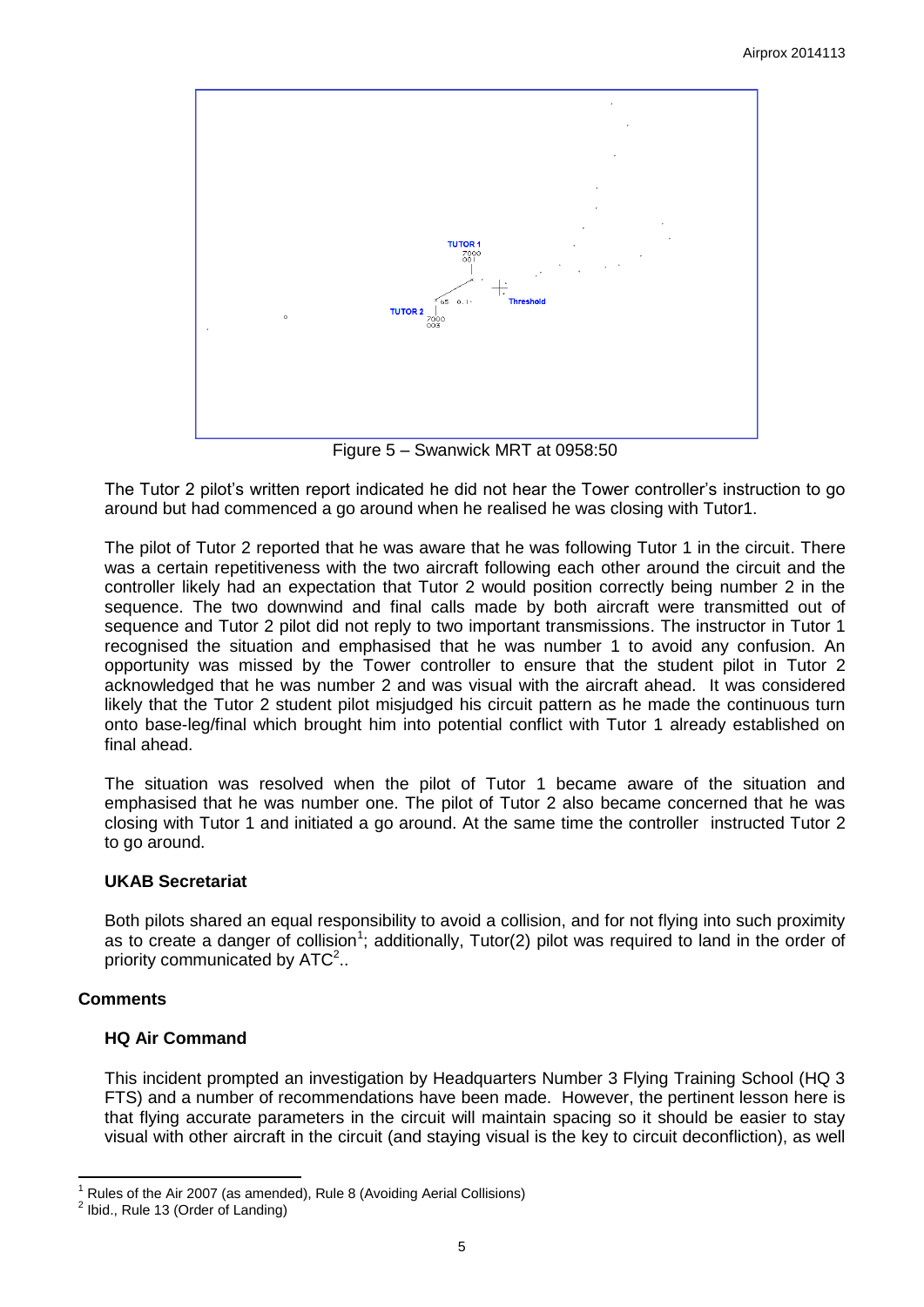as allowing other aircraft in the circuit to maintain their SA. On this occasion the pilot of Tutor(2) cut the corner on the finals turn and, being 'belly up' to Tutor(1), did not notice that he was catching up with the aircraft in front. Once it became apparent that he was too close to the aircraft in front he initiated a 'go-around', but too late to avoid Tutor(1) by normal visual circuit margins.

### **Summary**

An Airprox was reported on 16 July 2014 between two Tutors, both in the visual circuit at Wyton. Tutor(1) pilot was on final approach when he reported that Tutor(2) had positioned too close, passing overhead in close proximity. Tutor(2) pilot believed he elected to go-around with sufficient spacing.

### **PART B: SUMMARY OF THE BOARD'S DISCUSSIONS**

Information available included reports from the pilots of both aircraft, transcripts of the relevant RT frequencies, radar photographs/video recordings, reports from the air traffic controllers involved and reports from the appropriate ATC and operating authorities.

The Board first discussed the actions of the Tutor(1) pilots. Although the student didn't quite fly the standard circuit, and didn't place RT calls to ATC at the correct point, the instructor had full situational awareness of the other traffic in the circuit and, at one point, looked over his shoulder to see the other aircraft and assess that there was no threat. The Board noted the discrepancy in the assessment of aircraft separation at the time of the Airprox but, on balance, felt that Tutor(1) pilot's estimate of 10ft was probably because he had been surprised by the proximity of Tutor(2). Observers from the tower had not perceived the conflict to be that close, and radar analysis based on SSR transponder readout put the two aircraft 100ft apart [although it is acknowledged that SSR height readout can be +/- 200ft in error].

For his part, Tutor(2) was a very inexperienced student pilot on an early circuit consolidation trip. The military pilots at the Board were keen to stress that circuits are taught to military pilots by turning at set points with extensions made upwind (or downwind if absolutely necessary but in preference a goaround at circuit height) to accommodate any variations required to increase separation. Unlike civilian visual circuits, orbits for separation are not taught because orbits are generally not used in military visual circuits once students have progressed to high-speed aircraft. It was clear that the pilot of Tutor(2) was catching up the aircraft ahead, and was therefore probably flying faster than normal. Military members opined that he would probably be trying to make RT calls when he should, and this explained why his calls kept coming out of sequence with the aircraft ahead which was itself slightly late in its calls. Tutor(2) pilot would also be aware of the need to turn finals at a certain point, but his inexperience and speed led him to catch up the aircraft ahead on finals

The Board next discussed the role of the Duty Instructor in the ATC Tower. It was not known whether this pilot was the student's own instructor, but the Board agreed that, as the effective supervisor of Tutor(2) pilot, he should have stepped in much sooner to tell the student to go around and prevent the situation developing as it did.

Turning to the cause, the Board agreed that it had been the inexperienced Tutor(2) pilot who had flown into conflict with Tutor(1), but also that there was a contributory factor that the Duty Instructor's intervention was not timely. In assessing the risk, the Board were fairly evenly split in their debate between a Category A and B given the Tutor(1) Instructor's assessment versus the actual recorded separation (which might not be accurate given SSR tolerances). The decision was put to a vote and, by 5 votes to 9, the Board decided on B, safety margins had been much reduced below the normal.